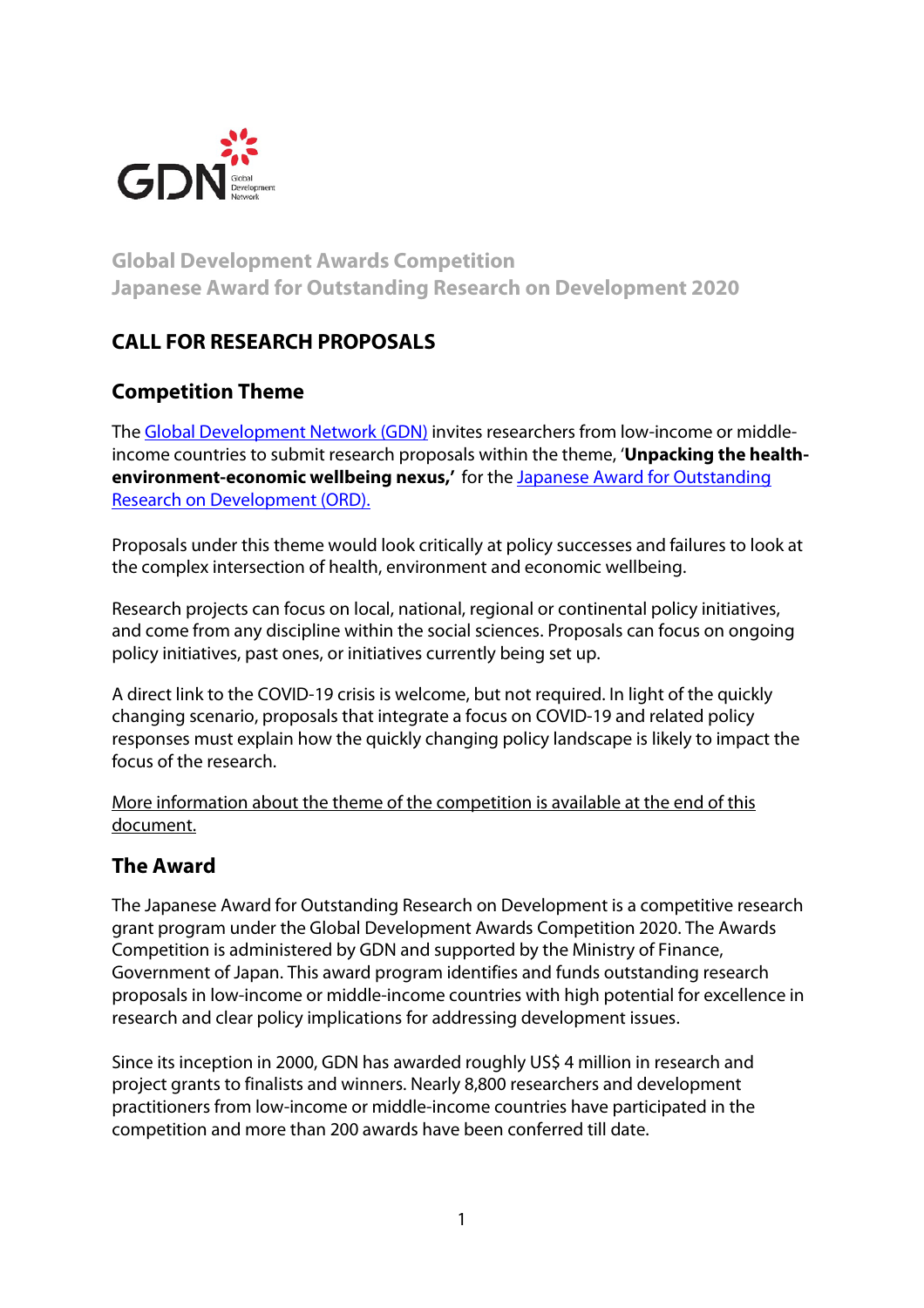The three winning projects will receive grants worth US\$ 45,000. In light of current Covid-19 crisis and related travel limitations, the selection will be conducted **online**. Finalists will be invited to join a communications training in preparation of a pitch of their project in front of a high-level Jury, which will decide which research proposal to award. A physical Award ceremony might be held in 2021, if conditions allow it, but projects are expected to start on 15 Jan 2021. The awards will be given to the organization(s) or researcher(s) whose proposals hold the greatest promise for improving our understanding of development issues and puts forth clear, articulate and well researched policy implications to address relevant development problems.

The first prize winner will receive a grant of US\$ 30,000. The second prize and third prize winners will receive a grant of US\$ 10,000 and US\$ 5,000 respectively. The funds will be used to support the research work proposed by the winners towards the completion of their research. Additionally, awardees will be paired with world-class academic in their area of work who will play the role of a Scientific and Technical Advisor to the winners.

The last date for submission of the online registration form, full research proposal in the application template and CVs of applicants (research team members) is **30 September 2020 (Indian Standard Time 6:00 PM)**.

### **Important Dates**

- Deadline for submissions: 30 September 2020
- Announcement of Eligibility screening results: 2 October 2020
- Announcement of First Level review results (shortlisted applications) and comments from reviewers: 30 October 2020
- Resubmission of updated application for shortlisted applications: 8 November 2020
- Announcement of Second Level review results (finalists) and comments from reviewers: 4 December 2020
- Resubmission of updated application of the finalists: 11 December 2020
- Online Communications training: 7-11 December 2020
- Jury presentation: 14-18 December 2020 (specific date to be announced)
- Announcement of winners: 20 December 2020

### **Finalists are expected to be available during the following periods:**

- $\triangleright$  7-11 December 2020 Communications training to take place online
- $\geq 14-18$  December (specific date to be announced) for the presentation of their projects to the jury.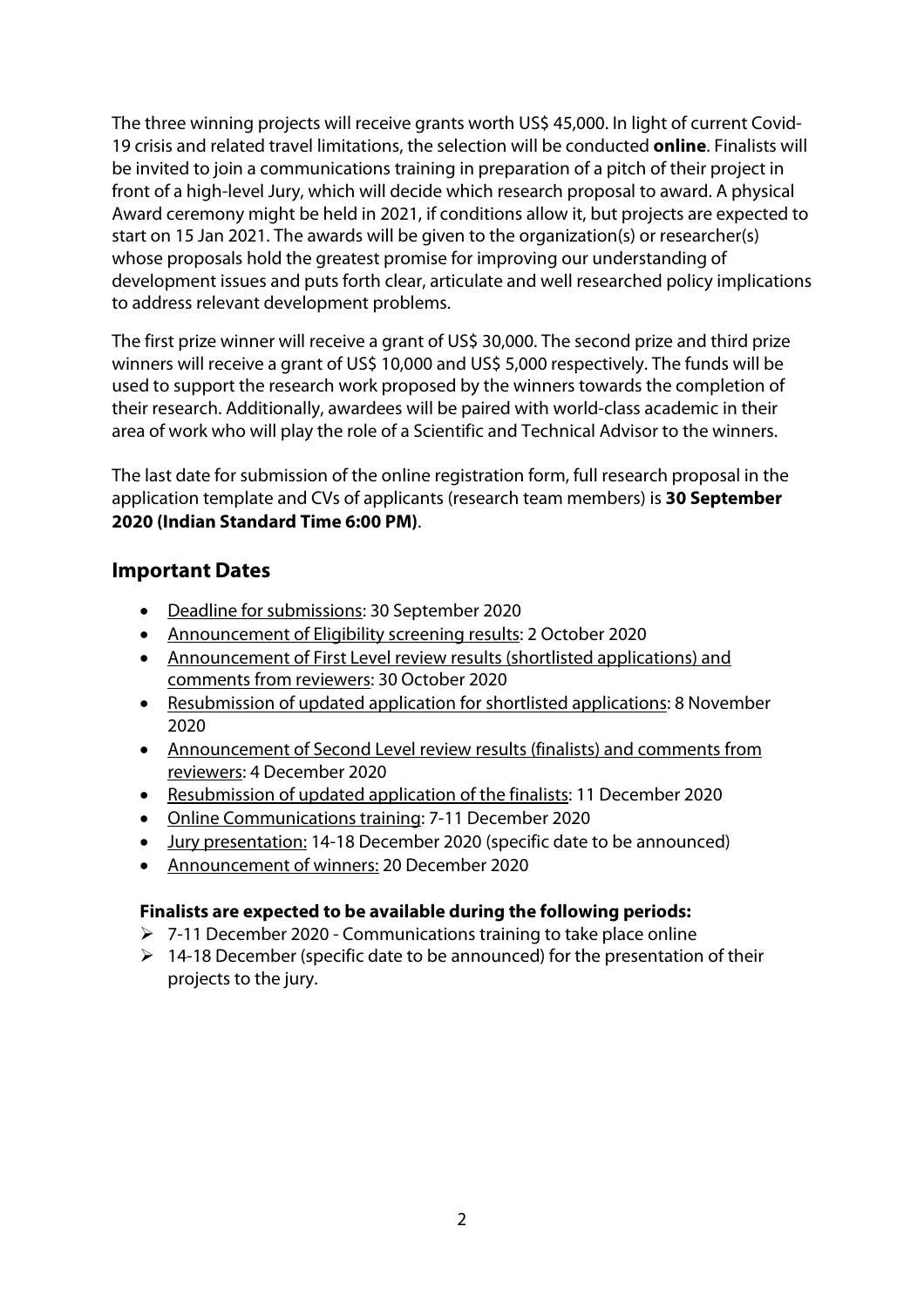# **Competition Rules and Guidelines**

Please review carefully. Any application that does not follow the below mentioned guidelines will NOT be considered.

#### **A. General Rules**

- Please note that the submission of all documents is mandatory for your application to be treated as complete and eligible.
- For a joint research proposal with more than one researcher, only the principal investigator should submit an application. However, the institutional affiliation, position/designation, e-mail address, citizenship and current residence of each coresearcher MUST also be included in the application.
- The application and the required documents must be submitted as electronic files at GDN's online submission platform [\(www.gdn.int/awardsplatform\)](http://www.gdn.int/awardsplatform). Please note that GDN accepts applications through the online submission platform EXCLUSIVELY.
- Research proposals should be submitted only in the designated application [template](http://www.gdn.int/sites/default/files/u115/ApplicationTemplate.docx)**.**
- The Proposal Template must not exceed 20 pages. Format should be in Calibri, 11 point font with single line spacing and one-inch margins.
- An application can be submitted by an individual researcher or by a team of researchers. In cases with more than one researcher, all researchers must meet the eligibility criteria.
- All applications must be accompanied by CVs of all the team members.
- Proposals must be submitted in the English language only.
- Incomplete applications will NOT be considered.
- Please note that all forms of academic dishonesty are unacceptable to GDN, plagiarism being one of them including self-plagiarism. Plagiarism is unauthorized use of other people's work, ideas and/or writings (in part or in full) and presenting or giving notion of these work(s), ideas and/or writings being one's own work, idea(s) and/or writing(s). GDN takes plagiarism very seriously and will take immediate and appropriate action including and not limited to withdrawal of funding for any such grantees found guilty of plagiarism.
- Please note that all personal information details provided in the application (along with the CV) should be correct, else the application will be liable for disqualification at any stage of the competition, including after the grant has been conferred.
- The three finalists will present their work at an online event hosted by GDN between 14-18 December 2020 and are expected to attend the online Communication training scheduled to take place between the 7-11 December 2020**.**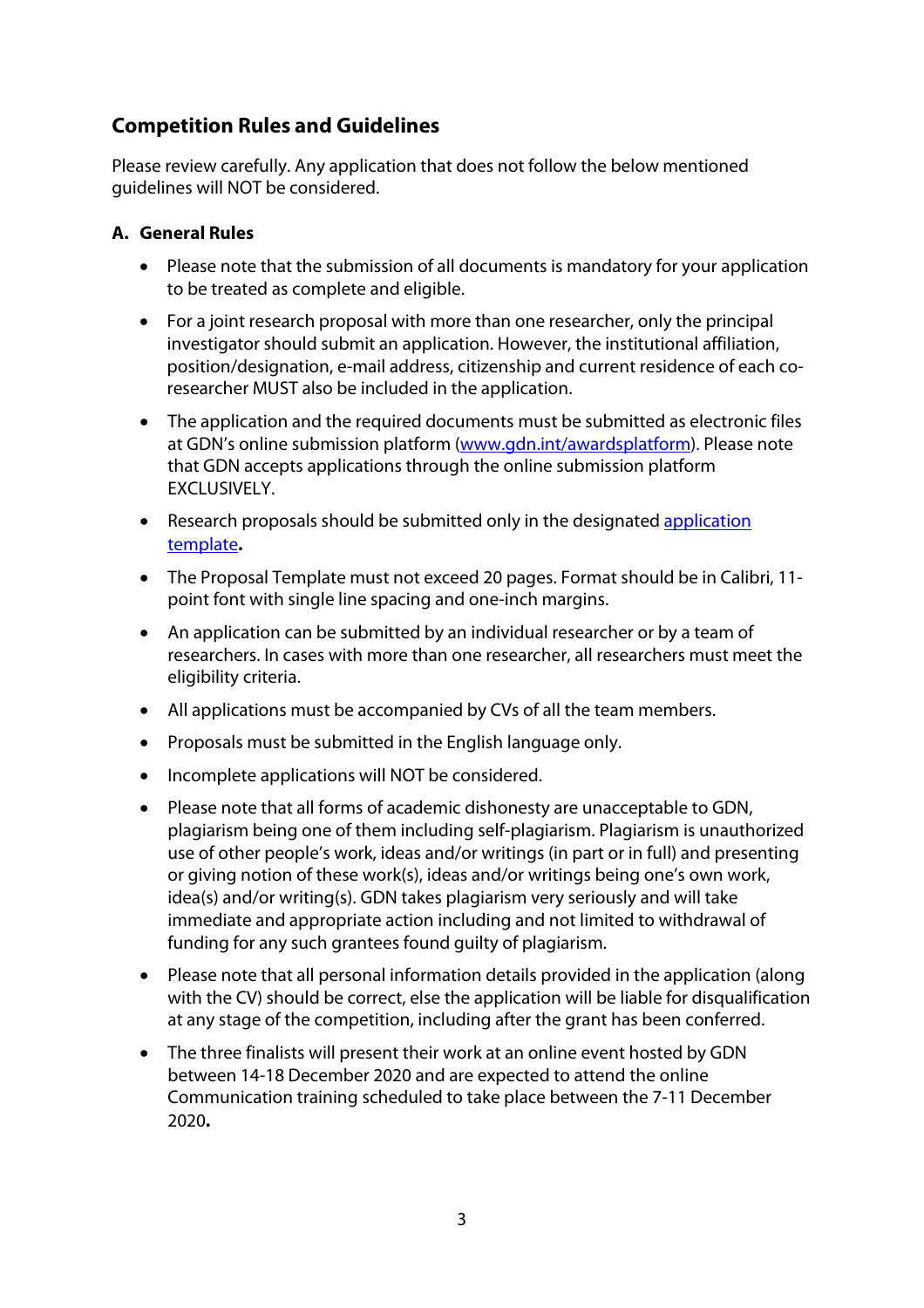#### **B. Eligibility Criteria**

- Eligible countries for the ORD competition are those classified by the World Bank as low-income or middle-income countries<sup>[1](#page-3-0)</sup>. The competition is open only to researchers who are citizens or permanent residents of these countries. The applicants (including team members) can be asked to submit proof of their citizenship and residency through documents with legal standing, at any point during the competition. Please note that all personal information details as provided in the application (and CV) should be factually correct, else the application will be liable for disqualification. The information on the Identity Card will remain strictly confidential with GDN.
	- $\triangleright$  Citizens of eligible countries currently residing in a non-eligible country are only allowed to apply if they have been living in the non-eligible country for no more than five years as of 20 July 2020. This should be clearly shown as in the CV and personal information should be provided. In case any information is found to be incorrect, the proposal is liable for disqualification during any stage of the competition, including after the grant has been conferred.
	- $\triangleright$  CVs for all team members must be included in the application. The CVs should clearly state the age of all team members, the citizenships for all team members and the country of residence for the past five years for all team members and the current institutional affiliations for all team members. These details are mandatory, and an application will be deemed incomplete if these details are not submitted.
- The upper age limit for all applicants is 45 years as of 20 July 2020. Individuals above 45 years of age as of 20 July 2020 are not eligible to apply.
- The proposal should not be receiving or scheduled to receive funds from other sources to be eligible for consideration for the ORD unless it is clearly explained how the additional funds provided by the ORD would reinforce the existing funds for successful completion of the research.
- Staff members of multilateral and bilateral organizations (The World Bank, IMF, IADB, UN agencies, UKAid , etc.) are not eligible to apply.
- Previous and current employees of GDN or its Regional Network Partners<sup>[2](#page-3-1)</sup> are not eligible to apply up till 5 years from the completion of their tenure. Previous GDN Board Members, project mentors and members of evaluation teams are not eligible to apply.
- Similar proposals or papers resulting as products from full or partial GDN funded activities (Global Research Projects and other competitions not limited to Regional Research Competitions, Global Research Competitions etc.), cannot be submitted for this competition.

<span id="page-3-1"></span><span id="page-3-0"></span><sup>&</sup>lt;sup>1</sup> Please visit the following link for the list of countries which are recognized as low and middle income countries: [data.worldbank.org/about/country-and-lending-groups](http://data.worldbank.org/about/country-and-lending-groups) <sup>2</sup> [www.gdn.int/regional-network-partners](http://www.gdn.int/regional-network-partners)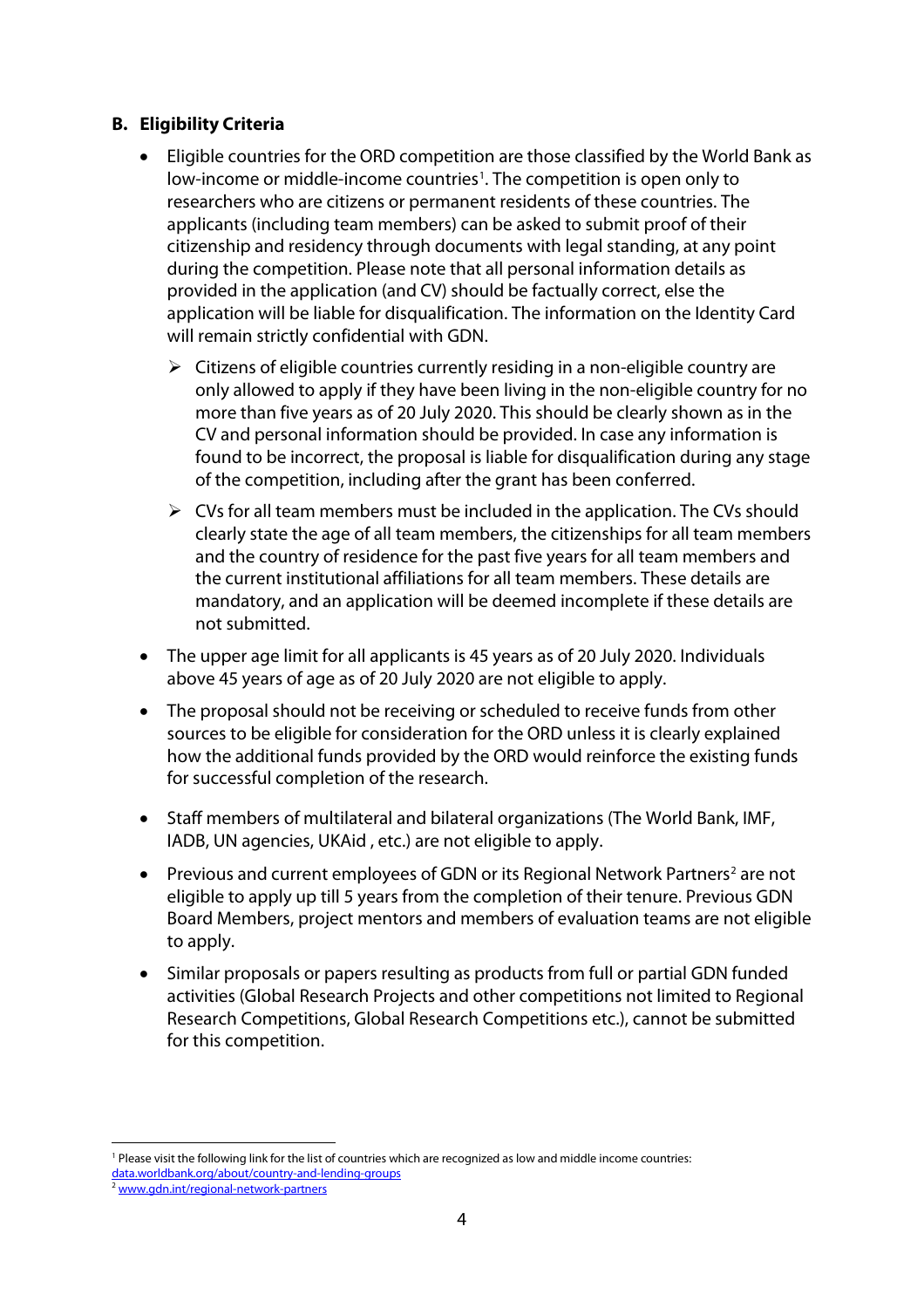- Past ORD winners and finalists are not eligible to apply with the same or similar research proposal. Additionally, winners are not eligible to apply for a period of 3 years subsequent to the end of their agreement with GDN.
- Past and current ORD reviewers are not eligible to take part in the competition.

#### **C. How to Apply**

Follow the steps given below:

#### • **Prepare your Application**

- $\triangleright$  Proposal Template Download the proposal template document available [here.](https://drive.google.com/file/d/1ej9FwUhsrN8zOhoT_mUYn_uv6Dv36Cjh/view?usp=sharing) Fill it in and save it on your computer in .doc, .docx or .pdf format for upload.
- $\triangleright$  Organization Profile Prepare a document providing the profile (up to 1 page) of your organization (if any) and save it on your computer in .doc, .docx or .pdf format for upload.
- $\triangleright$  CVs of the research team Collect all the CVs of the different team members, matching the name of the documents per role in the proposal (PI for Principal Investigator and CR for Co-Researchers) and compress them into a .zip, .rar or similar type of files.

#### • **Submit your application on the Online Application Form**

- $\triangleright$  Follow to GDN's dedicated online submission platform using the following link: [www.gdn.int/awardsplatform](http://www.gdn.int/awardsplatform)
- $\triangleright$  Register or Log in into the platform to have access to your profile. You will receive an email confirming the successful registration of your profile and only after verifying your profile, will you be able to submit an application.
	- a. Take note that you will have to accept the terms and conditions of the Awards Force platform as well as the terms and conditions of the Global Development Awards Competition which state every aspect available on the Call for Proposals.
- $\triangleright$  On your profile page, you will have access to My entries where you may either resume (selecting the entry you would like to continue from the list) or start entry. Select "Call for Proposals" under Category.
	- b. In case you need to exit the application and complete it at a later time, click on **Save + Close**. You may return and complete your application on the online platform before the closing date (30 September 2020) but it will be considered as submitted only if you press **Submit Entry**.
	- c. Take note that you will be able to resume your entry at any time up to the deadline. If there are duplicate entries, the most recent one will be considered as only one proposal per applicant is allowed.
- $\triangleright$  You will be asked to provide the details of the proposal and applicable personal details of each member of the research team.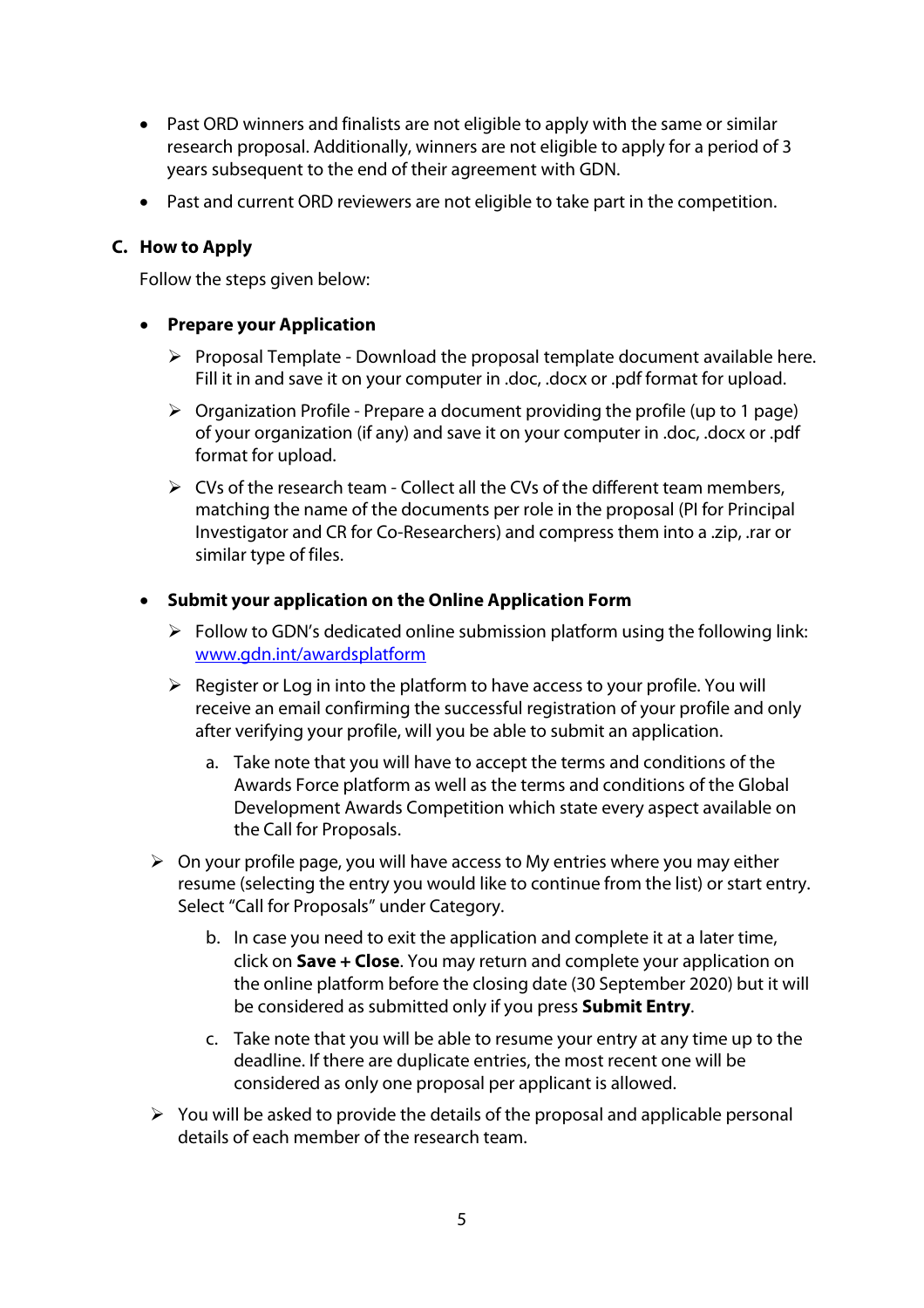- Upload your proposal, organizational profile and CV's on the **Attachments** tab, one at a time.
- Once you have completed your application, click on **Submit Entry**. You will receive an email notifying you on the successful submission of your application.

The last date for submission of the online registration form, the full research proposal in the application template and CVs of the applicants is **30 September 2020 (Indian Standard Time 6:00 PM).** 

#### • **Review Criteria**

Throughout the review process, the proposals will be judged on the following criteria:

- Potential for a **substantive contribution** to a particular aspect of research literature on the topic of the current edition.
- **Innovative value** of the research topic and the methodology proposed
- **Academic quality** of the proposal (including quality of referencing, clarity of research questions, appropriateness of methodology)
- **Clarity of the links to policy** (at the level of concept definition, operationalization, critical review or evaluation) for addressing specific development issues
- **Composition of the research team** and the **cost-effectiveness** of the budget proposed

#### **D. Selection Process**

Once the submission of proposals is closed, a multi-stage review process will be used to select the winners. The review process will follow the blind review process wherein identities of the authors and reviewers will be concealed to eliminate any selection bias. The proposals will be reviewed at all stages on the basis of the review criteria given in the next section.

- In the first stage, a preliminary assessment will be undertaken by GDN staff to check for eligibility, originality and coherence.
- The eligible applications are then reviewed by external scholars in two steps. At a first step, Lot 1: First level review, reviewers will be selected to conduct a first assessment of proposals on the basis of the ORD selection criteria and shortlist the best proposals. The shortlisted applicants received the comments from the reviewers and are allowed to update their proposals. At the second step, Lot 2: Expert level review, experienced researchers review the shortlisted proposals, and select the three finalists of the ORD category. The final ranking is validated by the Panel Organizer, selected based on her/his professional experience from the Lot 2 reviewers. The names of the three finalists will be announced by early **December 2020**.
- The **three finalists will present their work at an online event hosted by GDN between 14-18 December 2020 and are expected to attend the online**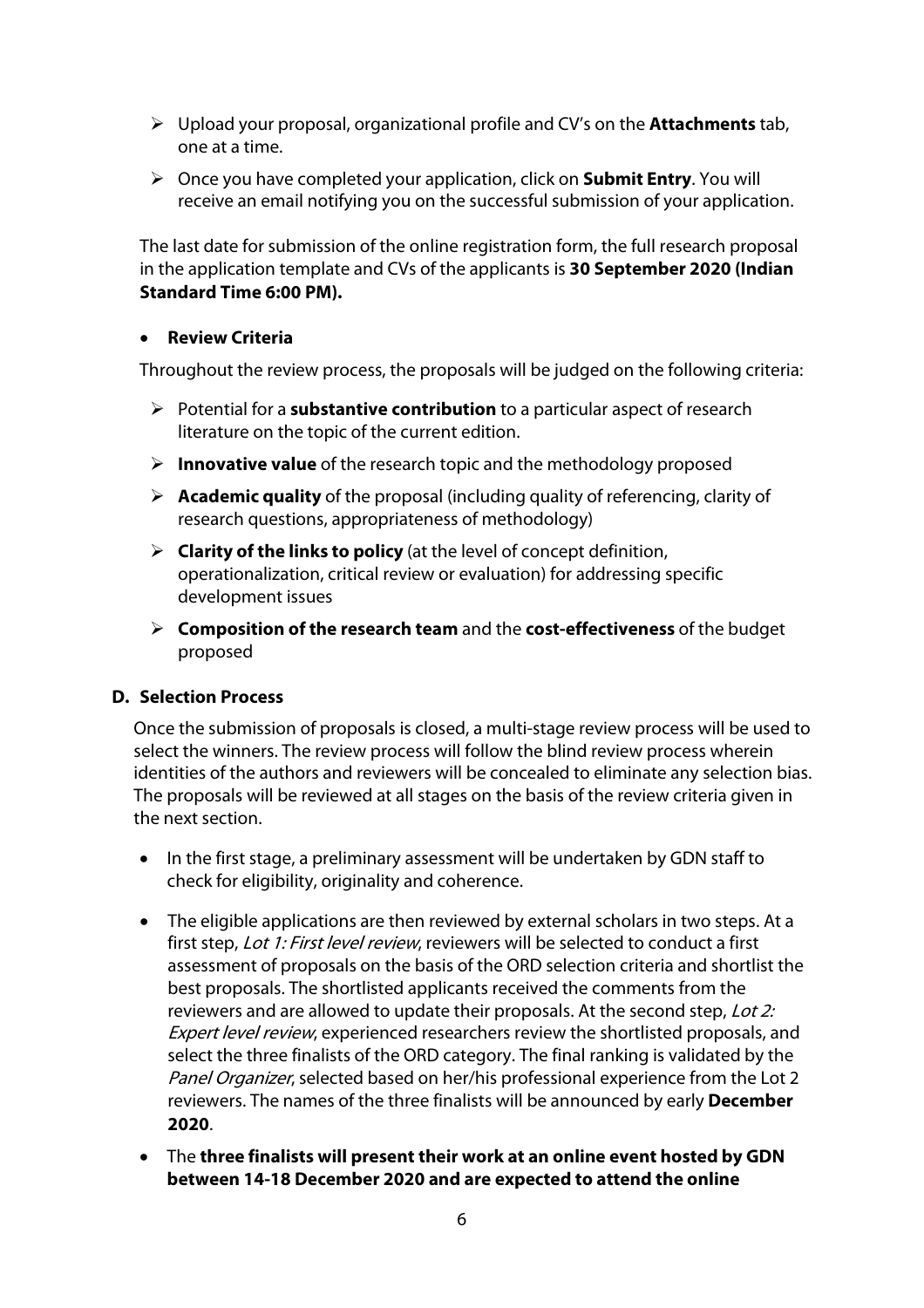### **Communication training scheduled to take place between the 7-11 December 2020.**

• The final selection of proposals will be undertaken by a Scientific Committee (Jury) in the last and final stage at the online event. The decision of the jury will be final.

#### **E. Terms and Conditions**

- GDN reserves the right not to grant one or more than one Award.
- GDN reserves the right to modify, cancel or not award grants at any stage of the competition and grant-making.
- Cancellation of the Award: The Award is liable to cancellation in case of unsatisfactory progress of research work and if any of the researchers in the award team are found ineligible later.
- GDN will award the funds to winners through a written grant agreement.

# **Selection Committee**

The Selection Committee for this year's competition has not yet been determined. Past Selection Committees have included distinguished scholars and representatives from the following organizations:

- ANU Australia's National University, Australia
- Ateneo de Manila University, **Philippines**
- CEDLAS Universidad Nacional de La Plata, Argentina
- Czech National Bank, Czech Republic
- EADI European Association of Development, Research and Training Institutes, Germany
- FERDI Foundation for studies and Research on International Development, France
- Harvard University, USA
- IIDS Institute for Integrated Development Studies , Nepal
- INASP-International Network for the Availability of Scientific Publications, United Kingdom
- Institute of Social Studies, The Netherlands Inter-American Dialogue, USA
- James Cook University, Australia
- KOICA Korean International Cooperation Agency, Republic of Korea
- National Agricultural Research Institute of Tunisia, Tunisia
- South Eastern European University, Republic of Macedonia
- Tallinn University, Estonia
- The Netherlands Institute of Social Research, The Hague, The **Netherlands**
- The Vienna Institute for International Economic Studies, Austria
- The World Bank
- Tulane University, USA
- Veolia Environment Institute, France
- West and Central African Council for Agricultural Research and Development (WECARD), SenegalAteneo de Manila University, Philippines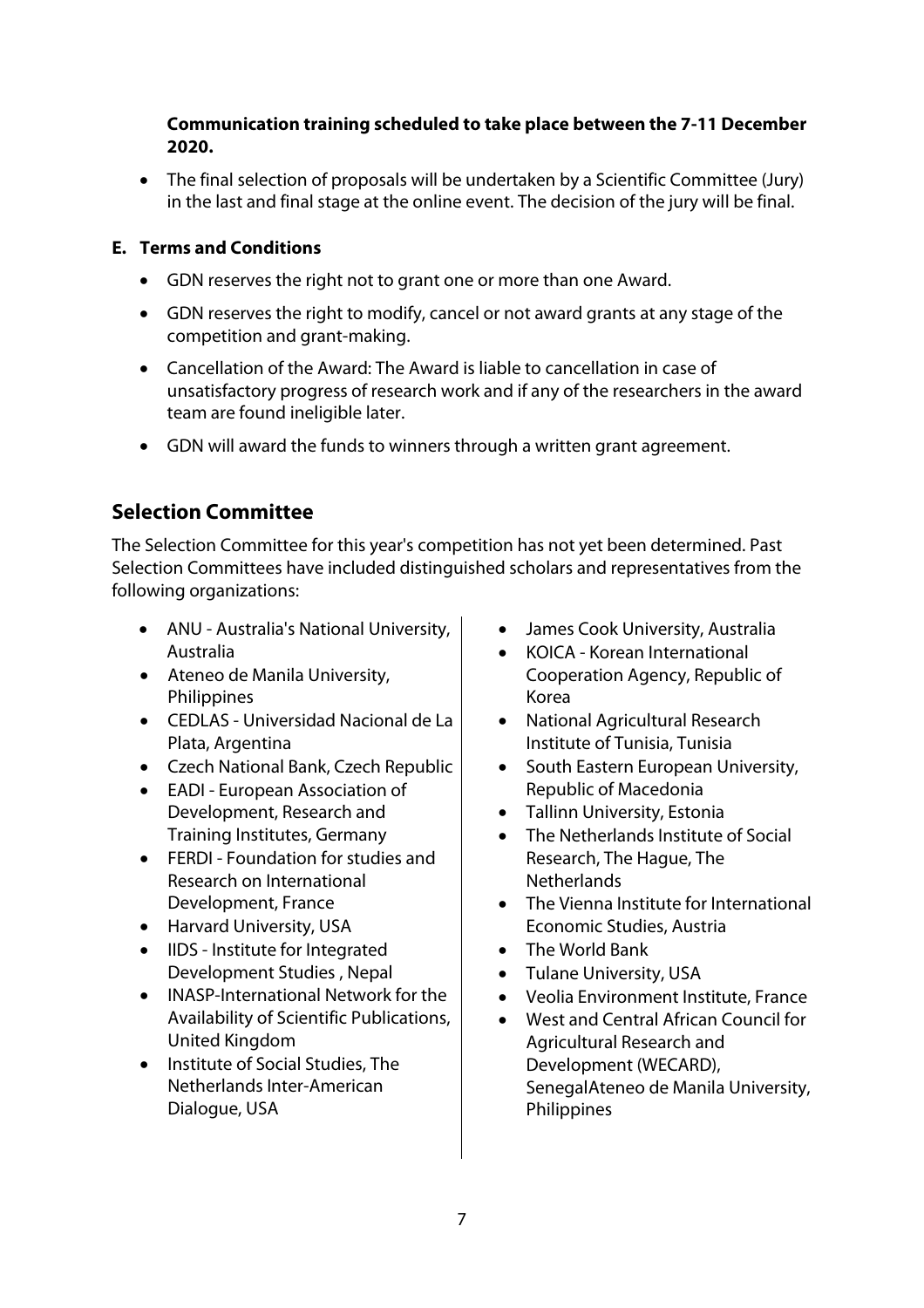## **Description | 2020 Global Development Awards Competition Theme**

"The world must embrace a recovery that involves sustainable farming and clean energy. Anything else is a false economy"

Marco Lamertini (WWF International), Elizabeth Maruma Mrema (UN Convention on Biological Diversity) and Maria Neira (World Health Organization). The Guardian, 17 June 2020<sup>[3](#page-7-0)</sup>

The current COVID-19 pandemic has brought into the spotlight the links between extreme environmental pressure, unsustainable economic activity and public health emergencies. Before COVID-19, Yellow Fever, Malaria, Venezuelan Equine Encephalitis, the Nipah virus and Ebola, as well as 75% of all infectious diseases, $4$  are believed by scientists to have originated from wildlife facing extreme environmental conditions, partly and at times largely driven by economic activity. What is currently being lived as a 'critical event' (to borrow the language of Indian sociologist Veena Das<sup>[5](#page-7-2)</sup>), might be best described as a long-announced, simmering crisis, as many authoritative voices have stressed.<sup>[6](#page-7-3)</sup>

Calls for renewed and courageous political action, and an overhaul in policy approaches to navigate the crisis, are close to ubiquitous. Yet, little is known about how to effectively address the links between health, environment and economic wellbeing, except the fact that the nexus 'presents multiple convoluted challenges at national, regional, continental, and global levels'.[7](#page-7-4) Questions relate both to the nature of this nexus, and to the kind of policy processes and initiatives that might address it effectively.

The 2020 edition of the Global Development Network's Japanese Awards for Outstanding Research on Development calls for early and mid-career researchers based in low-income or middle-income countries to develop original research that can document and analyze policy efforts that address the links between health, environment and economic wellbeing, with a critical eye to illuminating both successes and failures. Any policy initiative identified must necessarily have direct links to all three areas as research proposals within the Competition's theme: *Unpacking the health-environmenteconomic wellbeing nexus.*

In all cases, proposals should demonstrate the potential of the research project to generate critical insight for the design of policy processes, the political economy of decision-making, the role of evidence in policy debates and decision, and policy evaluation. Proposals should discuss the proposed research question and methodology not only in light of their academic relevance, but also in light of their potential to contribute to stronger public debate and action in the future.

<span id="page-7-0"></span><sup>&</sup>lt;sup>3</sup> Lambertini, Marco, Elizabeth Maruma Mrema, and Maria Neira. 'Coronavirus Is a Warning to Us to Mend Our Broken Relationship with Nature | Marco Lambertini, Elizabeth Maruma Mrema and Maria Neira'. The Guardian, 17 June 2020, sec. Opinion. [www.theguardian.com/commentisfree/2020/jun/17/coronavirus-warning-broken-relationship-nature.](http://www.theguardian.com/commentisfree/2020/jun/17/coronavirus-warning-broken-relationship-nature) <sup>4</sup> pubmed.ncbi.nlm.nih.gov/11516376/

<span id="page-7-3"></span><span id="page-7-2"></span><span id="page-7-1"></span><sup>&</sup>lt;sup>5</sup> Das, Veena. Critical Events: An Anthropological Perspective on Contemporary India. Vol. 7. Oxford University Press Delhi, 1995. <sup>6</sup> Damian Carrington. 'Coronavirus: 'Nature Is Sending Us a Message', Says UN Environment Chief'. The Guardian, 25 March 2020, sec. World news. www.theguardian.com/world/2020/mar/25/coronavirus-nature-is-sending-us-a-message-says-un-environment-chie  $7$  Cerf, Marlon E. 'Sustainable Development Goal Integration, Interdependence, and Implementation: The Environment–Economic–

<span id="page-7-4"></span>Health Nexus and Universal Health Coverage'. Global Challenges 3, no. 9 (29 April 2019)[. doi.org/10.1002/gch2.201900021.](https://doi.org/10.1002/gch2.201900021)